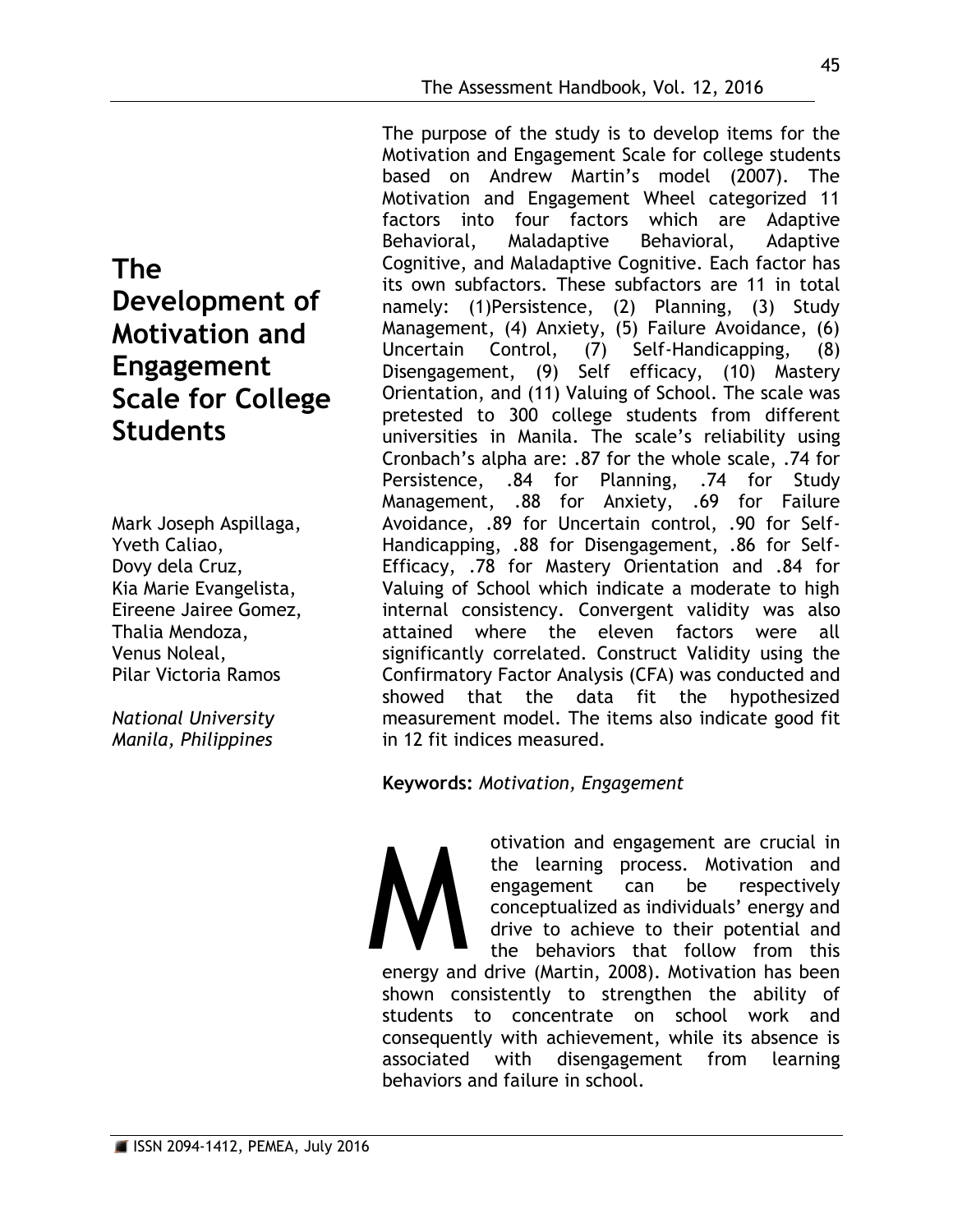According to the psychological perspective of student engagement, motivation and engagement are closely intertwined. The former comprises private, psychological and unobservable factors, and the latter comprises publicly observable behavior (Reeve, 2012). Martin (2007) argued that although ideas may differ as to which factors are deemed motivation factors as opposed to engagement factors, there appears to be broad agreement that motivation is a basis for subsequent engagement. For this reason, Martin (2012) suggested using the Motivation and Engagement Wheel as an integrative and parsimonious approach to conceptualizing student engagement. The wheel aims to bridge the gap between diverse theoretical perspectives about motivation and engagement, such as expectancy-value, attribution and goal orientation theory. It also provides practitioners (e. g., educators, counselors and psychologists) with a parsimonious framework that they can apply to their practice and clearly communicate to students.

Student performance is greatly influenced by their motivation and engagement in the learning process. There is a wide range of theories that focus on specific motivational constructs, such as, self-efficacy (Bandura, 1997), need for achievement and self-worth (Atkinson, 1964), attribution and control (Skinner, Wellborn, & Connell, 1990; Weiner, 1985), expectancies and values (Ryan & Deci, 2000; Wifield & Eccles, 2000) and achievement goals (Ames, 1992). Martin recognized this limitation and developed his model (2001, 2003). He argued that students exhibit many attitudes and behaviors toward learning and that simply assessing one of the motivational constructs does not necessarily reflect their overall style or level of motivation. He developed the Student Motivation and Engagement Wheel which incorporates the core themes of the major theories to capture the complexity of academic motivation more adequately. His model reflects the significant commonalities across various theories and models of motivation that include: (*a*) cognitive and behavioral components (Pintrich & DeGroot, 1990), (*b)* strategies and behaviors driven by individuals' characteristics orientations and cognitions (Buss & Cantor, 1989), (*c)* approaches to engagement emphasizing the effects of cognitive change on behavioral change (Beck, 1995), (*d*) categorization of engagement into cognitive, affective, and behavioral dimensions (Miller et al., 1996; Miserandino, 1996) and (*e*) assessments of differential effects and strength of distinct aspects of motivation and engagement, such as, self-efficacy reflecting highly adaptive motivation (Bandura, 1997) anxiety impeding students' engagement (Sarason & Sarason, 1990) and self-handicapping reflecting maladaptive engagement (Martin, Marsh, & Debus, 2001). The wheel is conceptualized into two levels: The integrative higher-order level comprising four factors (Adaptive cognitive dimensions, Adaptive behavioral dimensions, Maladaptive behavioral dimensions, Impeding/maladaptive cognitive dimensions); and the lower-order comprising 11 factors (self-efficacy, valuing, mastery orientation, planning, study management, persistence, anxiety, failure avoidance, uncertain control, self-handicapping, and disengagement).

Martin (2007) argued that the eleven subfactors provide an adequate basis that are required to assess the complexity of motivation and engagement in educational practice, he also claimed that the second-order conceptualization with four dimensions of motivation and engagement aims at enhancing parsimony, providing a unifying approach to educational and psychological theory and increasing the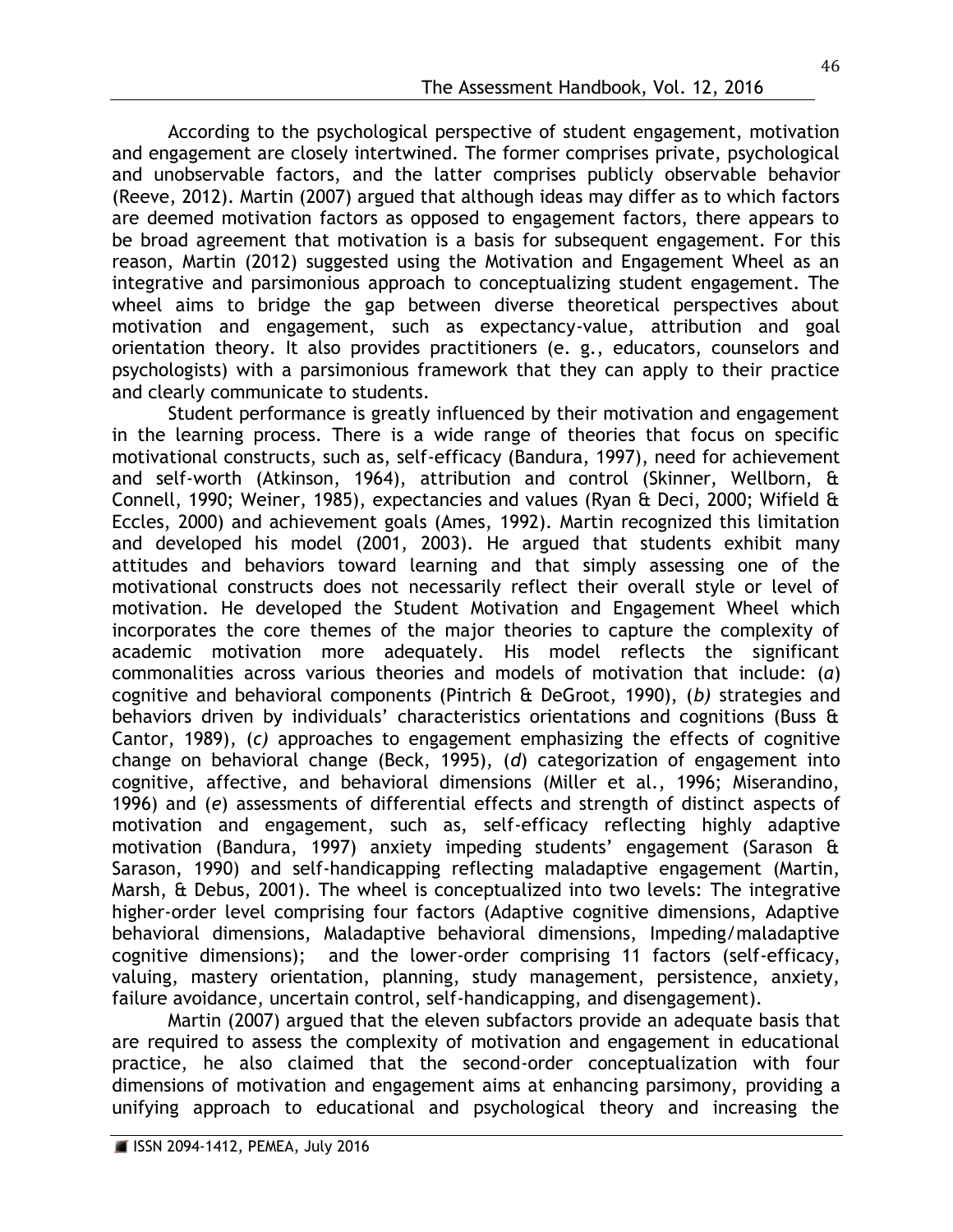prospects of understanding the basic structure of students' motivation and engagement from an applied perspective. Martin proposed that the four second-order groups include adaptive cognitions (self-efficacy, value on school and mastery orientation), adaptive behaviors (planning, study management and persistence), impeding cognitions (anxiety, failure avoidance and uncertain control) and maladaptive behaviors (self-handicapping and disengagement). The factor analysis of responses of 12,237 high school students from 38 Australian high schools provided empirical support for this two level model (Martin, 2007) suggesting a clear picture of how and why students think and behave in particular ways towards school and learning.

A study by Lu et al. (2013) explored the motivation and engagement of undergraduate Chinese students. They found that students' academic engagement significantly facilitated their development of intellectual skills. Moreover, in a 2015 study in China conducted with a sample of 1,131 Chinese students from 10 full-time universities in Beijing, it shows that the Motivation and Engagement Scale for university/college students is a promising and valid instrument for assessing student engagement in Chinese universities. The study explored the issue of Chinese undergraduate student engagement through the use of the Motivation and Engagement Scale for University/College Students (MES-UC). In Martin's (2007, 2012a) Motivation and Engagement Wheel, the ideal engaged student is expected to score high on the six adaptive factors and low on the five maladaptive factors. The MES profile for the Chinese undergraduate students revealed in the 2015 Chinese study was generally consistent with this expectation, seemingly echoing the finding of Lu et al. (2013) that a 'lack of engagement' hardly exists for Chinese undergraduates. The details of the MES profile showed that although Chinese undergraduates achieved higher scores for the six adaptive factors, their performance on the maladaptive motivation and engagement factors was not as low as expected. Moreover, the study's results revealed some characteristics and individual differences in students' motivation and engagement, and should help develop an understanding of the quality of teaching of learning in Chinese higher education institutions (Yin, 2015). The results of the said study showed that both first-order models (i. e., the 4- and 11 factor models) fit the data well, and that nine of the eleven first-order factors had acceptable reliabilities. These results supported the psychometric qualities of the MES-UC, indicating that it could be useful to incorporate the MES-UC into research related to student engagement in higher education.

Engagement is a complex and multifaceted construct comprising three dimensions, including behavioral, emotional and cognitive engagement (Fredricks, Blumenfeld, & Paris, 2004; Hagel, Carr, & Delvin, 2012). Behavioral engagement focuses on the extent to which students become involved in academic, social and extracurricular activities. Emotional engagement refers to students' affective responses to their teachers, classmates, academics and institutions. Cognitive engagement relates to students' mental investment, which incorporates thoughtfulness and a willingness to exert the effort necessary to comprehend complex ideas and master difficult skills. In this sense, engagement can be seen as an overarching meta-construct that attempts to integrate the diverse lines of research that help explain student success (Kahu, 2013).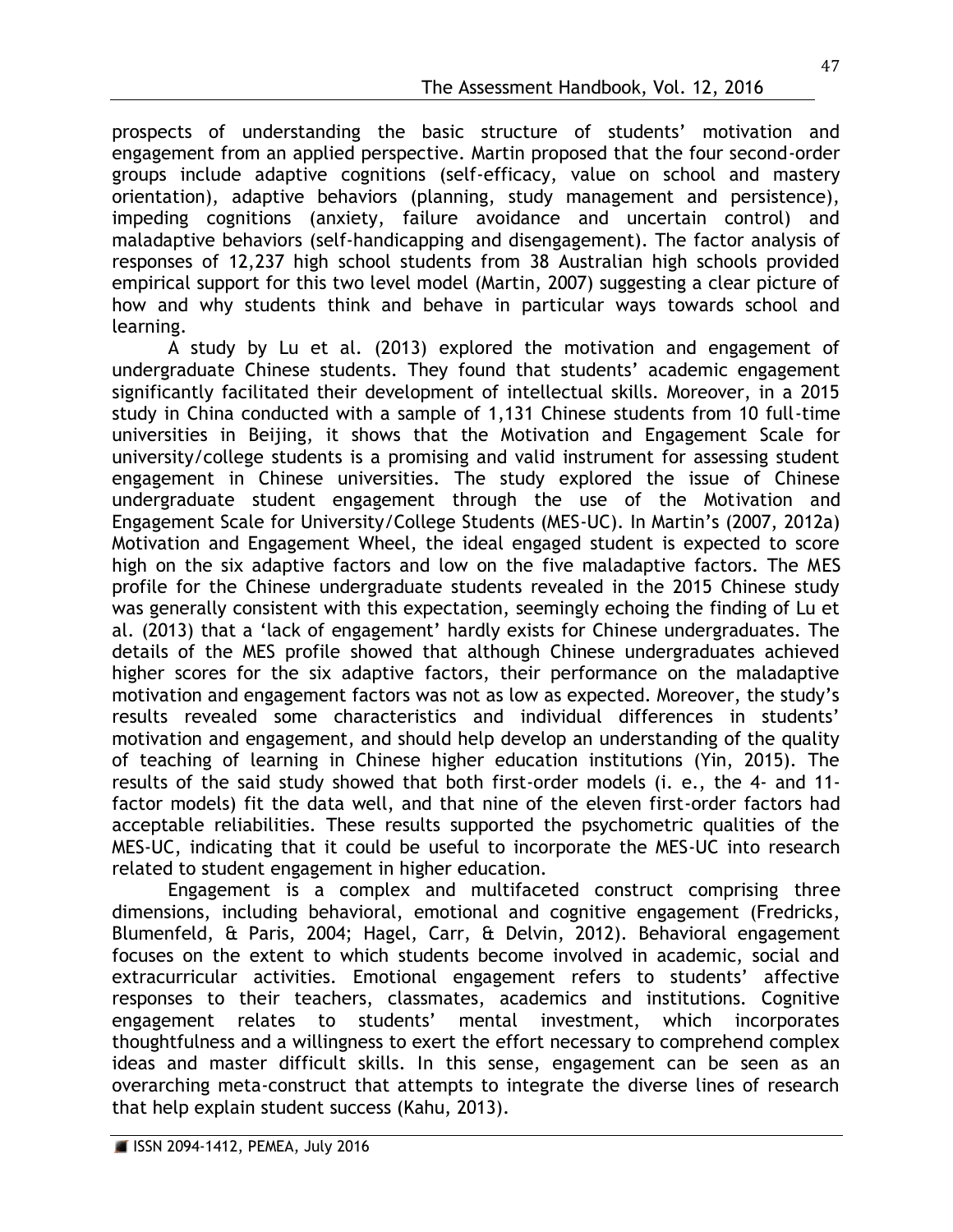Students must be involved in useful and productive activities determined by educators and guided by governmental policy or societal expectations. Results of empirical studies have repeatedly shown that students' engagement in educationally purposeful activities is positively related to their grades, critical thinking skills and persistence between the first and second year of college (Carini, Kuh, & Klein, 2006; Kuh et al., 2008). So, to help shape policy and practice, student engagement research must explore how engagement varies across student group demographics and how it changes over time.

Psychological theories and research on motivation and learning suggest that motivation does not only refer to student attributes such as attitudes and effort. Instead, differences in motivation may arise from different sets of experiences. This study, therefore, aims to identify these experiences and tell whether such (e. g. learning environment and influences) will help students in their motivation and engagement aspects in learning and schooling. This can be proved through the data gathered such as the College Grade Point Average (CGPA). The study is to prove whether factors of engagement and motivation can predict the students' attainment of good grades and affect the students' motivation and engagement in achieving quality performances in school.

The present study developed new items for the Motivation and Engagement Scale for college students using Andrew Martin's model. This study seeks to examine a multidimensional model of student motivation and engagement using the same lower order constructs from Martin's model, and data derived from an additional source which is the individual respondents' CGPA for the measure of their achievement on the previous semester they took. Educational researchers have demonstrated the need to conduct research that examines the same constructs using data derived from additional 'objective' sources such as achievement measures. Importantly, Martin (2003) has previously shown among high school students, using a subset of the Wheel's scales and items, that key dimensions are significantly related to grade point average. With an increase in the range of associated data, the researchers may fully and confidently understand individual's motivation.

# **Method**

# **Participants**

The Motivation and Engagement Scale was administered for pre-testing to 300 college students from different universities and colleges in the National Capital Region. The participants were 152 male and 148 female whose ages range from 16 to 28 years old.

## **Instrument**

The Motivation and Engagement Scale of the present study used the conceptual definitions of the different factors and constructs anchored on the Motivation and Engagement Wheel by Martin (2007). This scale is an instrument that measures college students' motivation and engagement. The scale developed consisting of 55 items.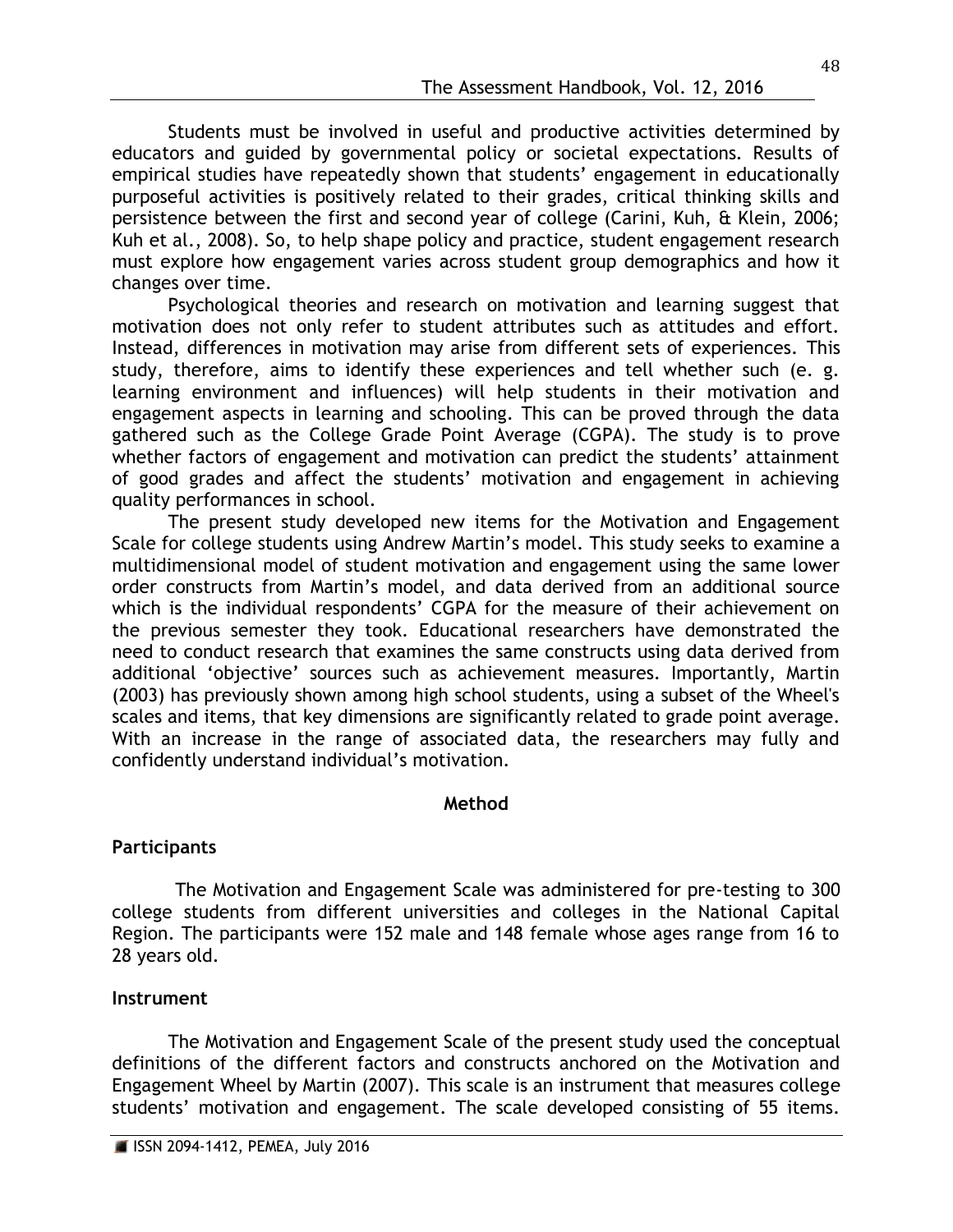The developed items were distributed to 11 factors, namely: (1) Valuing of School, (2) Mastery Orientation, (3) Self-efficacy, (4) Disengagement, (5)Self-handicapping, (6) Uncertain Control, (7) Failure Avoidance, (8) Anxiety, (9) Study Management, (10) Planning, (11) Persistence, as indicated in the Motivation and Engagement Wheel by Martin (2007). Items were distributed to the specific factors. Each of the 11 factors comprises five items, hence it is a 55-item instrument. For each item, the students rate themselves on a scale either 1 (Never), 2(Seldom), 3 (Sometimes), 4 (Often), and 5 (Always). The items constructed were reviewed by an expert in the field of Educational Psychology. After which, the researchers revised the poorly constructeditems based on the revision suggestion to develop appropriate items for the scale. After the scale was completed, it was pre-tested to establish its validity and reliability.

# **Procedure**

The respondents who answered the Scale are college students from different universities in the National Capital Region. First, the respondents were informed that they will be given a questionnaire on motivation and engagement adapted from Martin's model of Motivation and Engagement. Then, the scale was distributed to each of the respondents. The instruction in answering the scale was indicated and it was also explained to them verbally before answering. The instruction included that answers will be written on the answer sheet and the respondents are prohibited to write anything on the questionnaires. Students who have questions for clarifications must raise their hand and one member from the group of researchers will answer the inquiry. The participants answered the scale for 45 minutes. When everybody completed answering the scale, the purpose of the pretesting was reiterated to them.

# **Data Analysis**

After the pretesting, the responses of the participants on the scale were tabulated using a spreadsheet. The data collected were used to determine the validity and reliability analysis for the motivation and engagement scale. For the descriptive statistics, the means, standard deviation, kurtosis, skewness, class interval was obtained. To test the reliability of the scale, the researchers established the internal consistency of the items using the Cronbach's alpha. To test the validity of the scale, the researchers utilized four validity measure: (1) Content validity in which items were examined and revised with the help of an expert; (2) Convergent validity in which the three eleven-factor of the scale were correlated to each other. (3) To establish the Construct validity, the researchers have used Confirmatory Factor Analysis with RMS, RMSEA, McDonald, Population Gamma Index, CFI and GFI as the fit indices to determine if the scale were able to attain its goodness of it. (4) Predictive Validity was used to where the motivation and engagement factors were used to predict CGPA.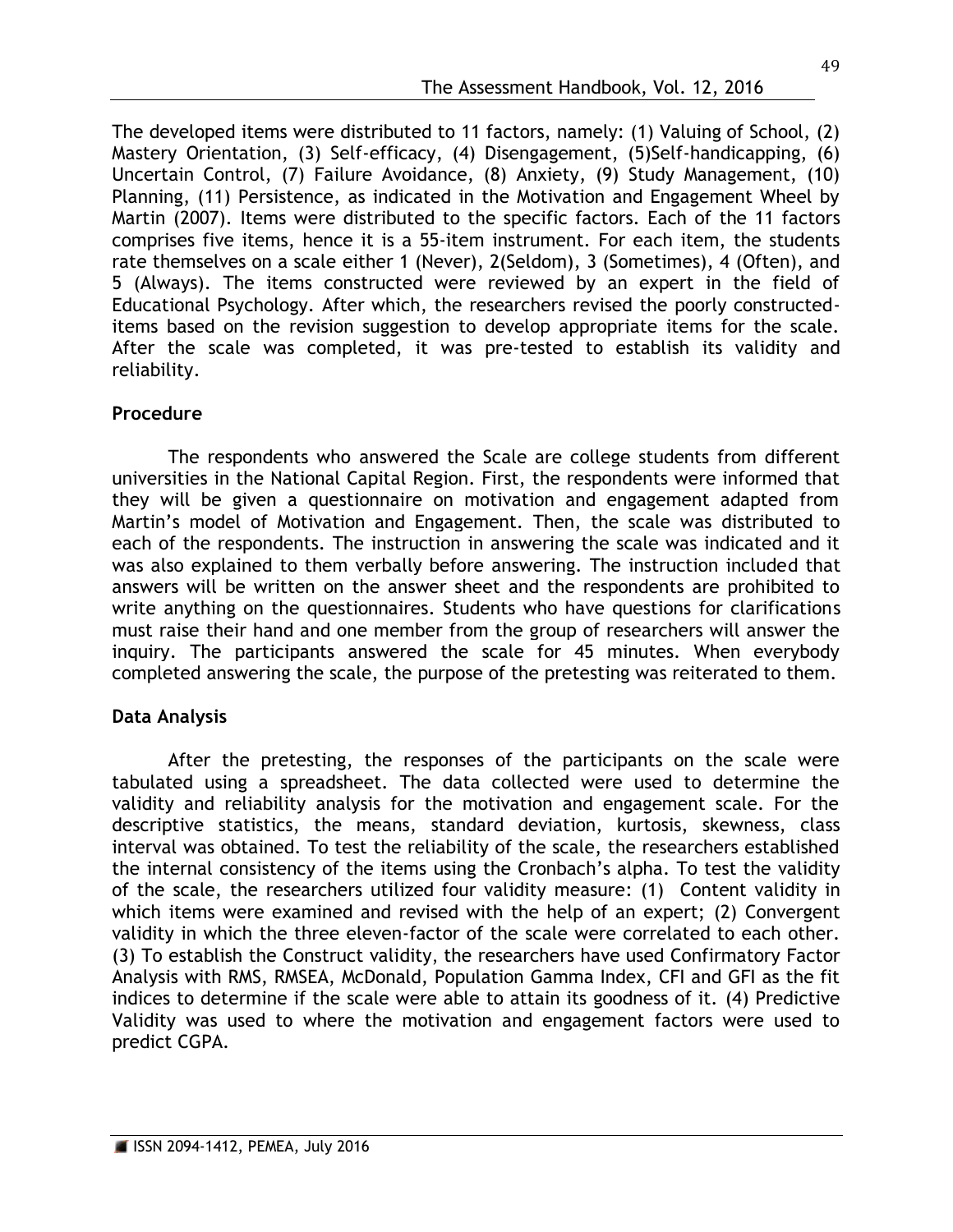## **Results**

The reliability of the scale was assessed using the Cronbach's alpha. The coefficient alpha determined the internal consistency of the 55 items as a whole and for each factor (5 items each). The construct validity of the scale was first assessed using convergent validity by intercorrelating the eleven proposed factor. All the factors have been correlated with the CGPA to determine the predictive validity. The factor structure of the scale was also tested by comparing the four-factor model with a one-factor model.

#### Table 1 *Descriptive Statistics*

| Domain        | Total | W    | <b>SD</b> | Kurtosis | <b>Skewness</b> | $Cl +$ | $Cl -$ | Cronbach's |
|---------------|-------|------|-----------|----------|-----------------|--------|--------|------------|
|               | #     |      |           |          |                 |        |        | Alpha      |
| Persistence   | 5     | 4.13 | 0.63      | $-0.92$  | $-0.33$         | 4.25   | 4.06   | .74        |
| Planning      | 5     | 4.15 | 0.67      | 0.06     | $-0.84$         | 4.23   | 4.15   | .84        |
| Study         | 5     | 4.10 | 0.62      | 0.06     | $-0.70$         | 4.17   | 4.03   | .74        |
| Management    |       |      |           |          |                 |        |        |            |
| Anxiety       | 5     | 3.25 | 1.00      | $-0.51$  | $-0.50$         | 3.36   | 3.13   | .88        |
| Failure       | 5     | 3.14 | 0.89      | $-0.70$  | $-0.44$         | 3.24   | 3.04   | .69        |
| Avoidance     |       |      |           |          |                 |        |        |            |
| Uncertain     | 5     | 2.94 | 0.96      | $-0.86$  | $-0.20$         | 3.04   | 2.83   | .89        |
| control       |       |      |           |          |                 |        |        |            |
| Self-         | 5     | 2.42 | 1.05      | $-0.60$  | 0.55            | 2.54   | 2.30   | .90        |
| handicapping  |       |      |           |          |                 |        |        |            |
| Disengagement | 5     | 2.34 | 1.04      | $-0.56$  | 0.56            | 2.46   | 2.22   | .88        |
| Self-efficacy | 5     | 4.05 | 0.73      | $-0.51$  | $-0.40$         | 4.13   | 3.97   | .86        |
| Mastery       | 5     | 3.90 | 0.67      | $-0.20$  | $-0.34$         | 3.96   | 3.82   | .78        |
| Orientation   |       |      |           |          |                 |        |        |            |
| Valuing of    | 5     | 4.46 | 0.58      | 1.52     | $-1.20$         | 4.53   | 4.40   | .84        |
| School        |       |      |           |          |                 |        |        |            |

The descriptive statistics of the 11 subfactors of the Motivation and Engagement was determined. The mean values are within a moderate range (a total of 5-point scale). Standard deviations of the scores were minimal except for Selfhandicapping which is 1.05 indicating wide dispersion of the scores.

The overall internal consistency of the scale using the Cronbach's alpha is .87 indicating high internal consistency of the items. With regard to the factors, all of the items have high internal consistency value. An item lower than .6 has low internal consistency.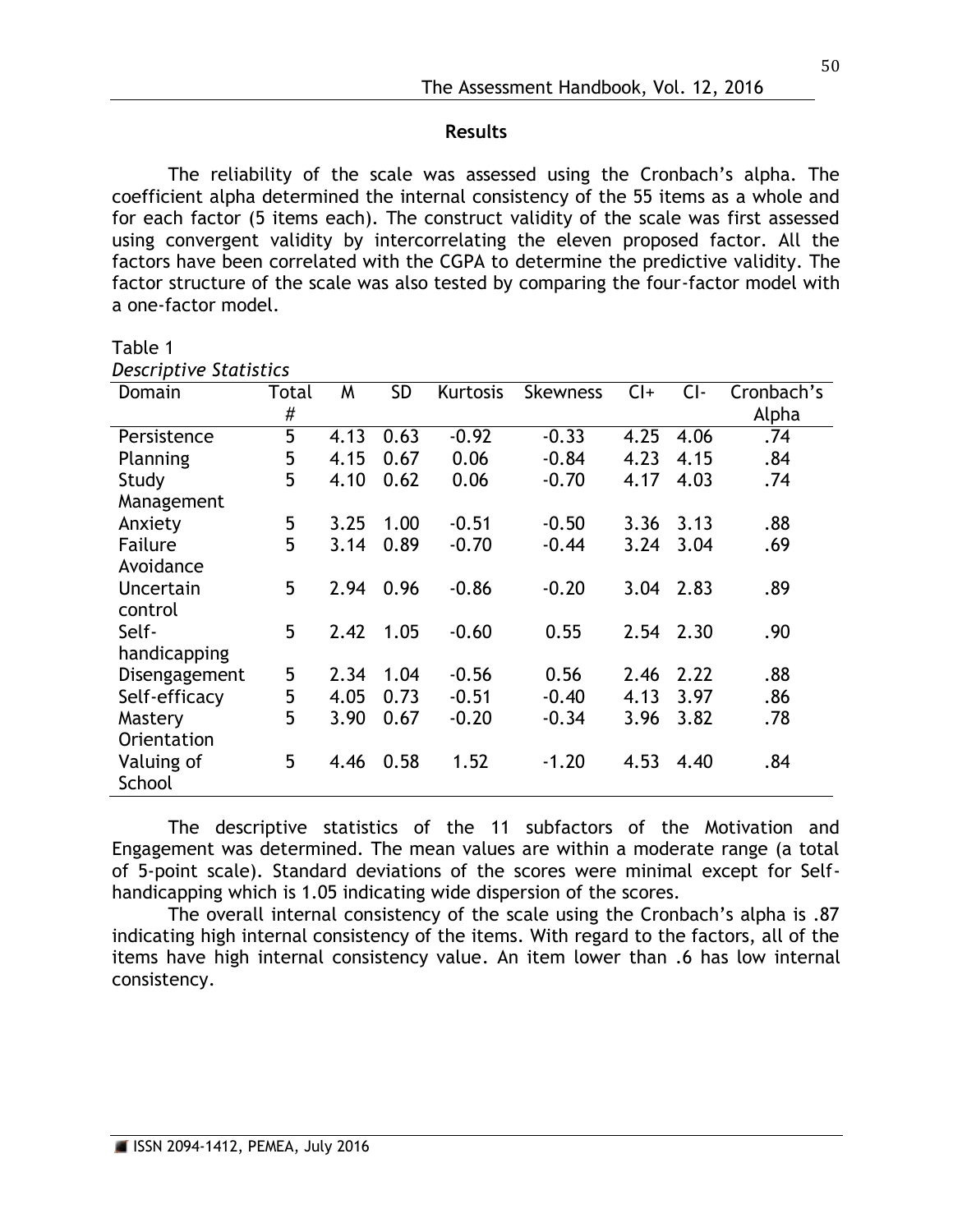| Variables                  | <b>PR</b> | PL      | <b>SM</b> | А      | FA      | UC       | <b>SH</b> | D       | SE      | MО      | ٧S      |
|----------------------------|-----------|---------|-----------|--------|---------|----------|-----------|---------|---------|---------|---------|
| Persistence                | $- - -$   |         |           |        |         |          |           |         |         |         |         |
| Planning                   | $.51*$    | $- - -$ |           |        |         |          |           |         |         |         |         |
| <b>Study Management</b>    | $.50^*$   | $.69*$  | $- - -$   |        |         |          |           |         |         |         |         |
| Anxiety                    | $-0.02$   | $-12*$  | $-.11$    | ---    |         |          |           |         |         |         |         |
| Failure Avoidance          | $-.01$    | $-.20*$ | $-13*$    | $.53*$ | $- - -$ |          |           |         |         |         |         |
| Uncertain control          | $-.10$    | $-.29*$ | $.20*$    | $.61*$ | $.49*$  | $- - -$  |           |         |         |         |         |
| Self-handicapping          | $-.06$    | $-.28*$ | $-16*$    | $.31*$ | $.37*$  | $.63*$   | $- - -$   |         |         |         |         |
| Disengagement              | $-.05$    | $-.28*$ | $-15$ *   | $.44*$ | $.40*$  | $.63*$   | $.74*$    | $- - -$ |         |         |         |
| Self-efficacy              | $.23*$    | $.51*$  | $.49*$    | $14*$  | $-.04$  | $-.31*$  | $-.27*$   | $-.29*$ | $- - -$ |         |         |
| <b>Mastery Orientation</b> | $.55*$    | $.62*$  | $.53*$    | $-.07$ | $-.10$  | $-0.19*$ | $-.11$    | $-12*$  | $.62*$  | $- - -$ |         |
| Valuing of School          | $.15*$    | $.37*$  | $.31*$    | $-.09$ | $-.09$  | $-.36*$  | $-.40*$   | $-.33*$ | $.49*$  | $.45*$  | $- - -$ |

| Table 2                                                      |  |  |  |
|--------------------------------------------------------------|--|--|--|
| Intercorrelation of Subfactors for Motivation and Engagement |  |  |  |

Zero order correlations were conducted among the 11 factors of motivation and engagement. Convergence was expected among the subfactors of adaptive behavioral, among the subfactors of adaptive cognitive, among the subfactors of maladaptive behavioral, and among the subfactors of maladaptive cognitive. This was fully supported in the results of the correlations where the coefficient values are all significant and the directions are all positive. Divergence was expected between the subfactors of maladaptive behavioral and cognitive with the subfactors of adaptive behavioural and cognitive. This was partly proven in the results of the correlations. When the subfactor planning was correlated with the subfactors of maladaptive cognitive and behavioral, the divergence was proven because all the correlation values are significant with negative directions. In the study management, however, its correlations between the maladaptive cognitive and maladaptive behavioral prove the divergence except between study management and anxiety with an insignificant value; and between study management and uncertain control with a positive direction. In the correlations between uncertain control and the subfactors of adaptive cognitive, the divergence was also proven because of the significant values attained with negative directions. When self-handicapping was correlated between the subfactors of adaptive cognitive, it was proven that there is divergence except with the subfactor mastery orientation because of the insignificant value obtained. Disengagement, when correlated to the subfactors of adaptive cognitive, with all the significant values attained with negative directions, the divergence was proven. However, in the correlations between persistence and the subfactors maladaptive cognitive and behavioral, as well as failure avoidance between the subfactors of adaptive cognitive, there was no any correlation that can prove divergence because all the values obtained were not significant with negative directions.

The factor structure of the Motivation and Engagement was tested using the Confirmatory Factor Analysis (CFA). The four-factor structure was compared to a onefactor structure. This was done to determine which factor structure best fits the data. The four-factor structure was composed of (1) Adaptive Behavioral, (2) Maladaptive Cognitive, (3) Maladaptive Behavioral, and (4) Adaptive Cognitive. In the one-factor model, all indicators were combined in one latent variable.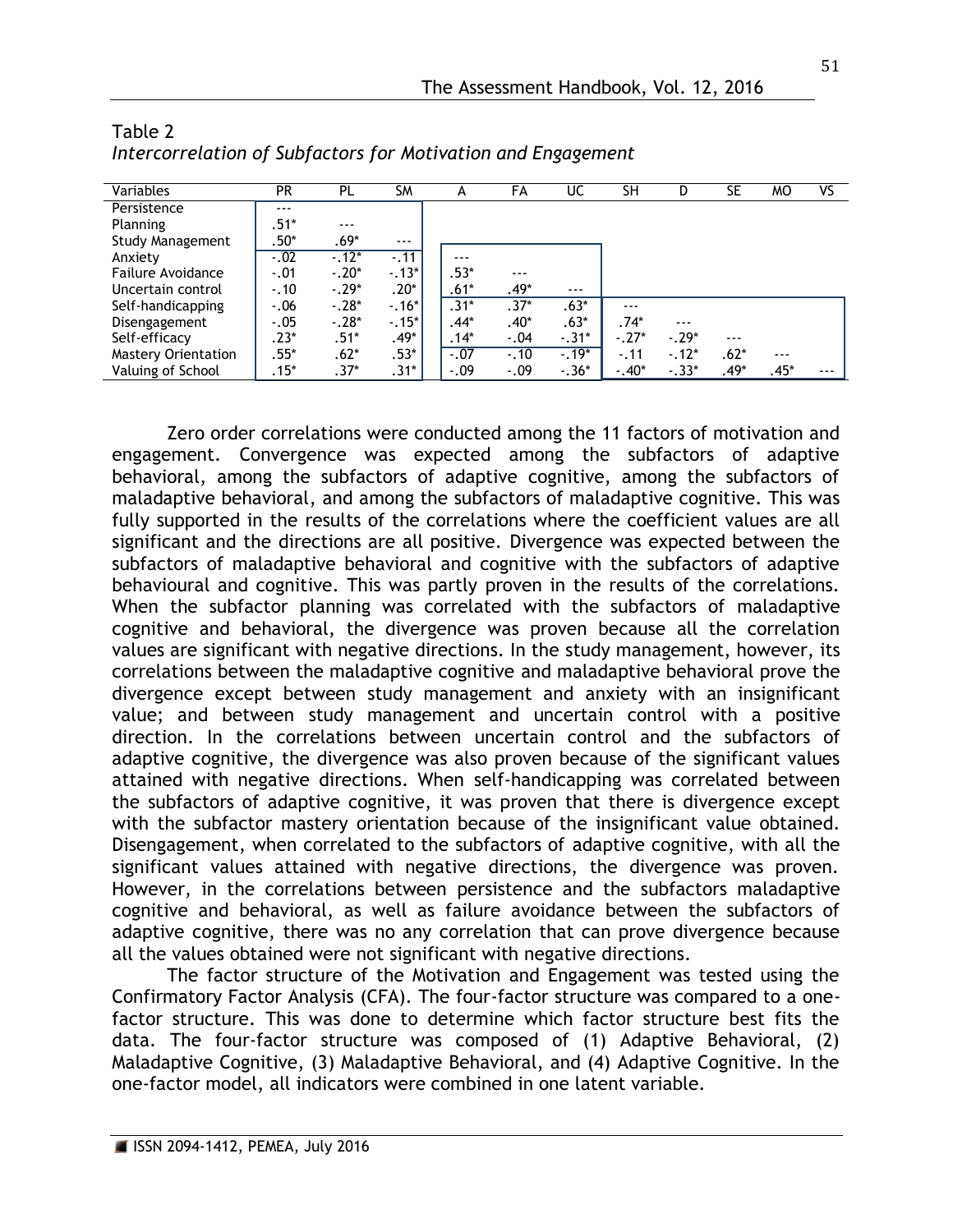The four-factor model of the Motivation and Engagement turned out to have the best fit compared to the one-factor model. The fit indices of the four-factor model for the AIC=0.878, SBC=1.225, BCCVI=0.886, RMS=0.075, and RMSEA=0.122 had attained lower values than the one-factor model.

The four-factor model was further supported with adequate fit indices for GFI=0.888, AGFI=0.806, IMCS=1608.041, IMdf=55.0, BNFI=0.872, BNF=0.843, BCFI=0.892, JMPBFI=0.602, Bollen's Rho=0.814, Bollen's delta=0.892, and PGI=0.907.

The subfactors under the latent factors: Adaptive Behavioral, Adaptive Cognitive, Maladaptive Behavioral and Maladaptive Cognitive are all significant. The relationship of these four latent factors are also significant.

Table 3

*Fit Indices of the Different Measurement Model for Motivation and Engagement*

|                                                    | <b>Four Factor</b> | <b>One Factor</b> |
|----------------------------------------------------|--------------------|-------------------|
|                                                    | Model              | Model             |
| Joreskog GFI                                       | 0.888              | 0.609             |
| Joreskog AGFI                                      | 0.806              | 0.413             |
| Akaike Information Criterion (AIC)                 | 0.878              | 2.882             |
| Schwarz's Bayesian Criterion (SBC)                 | 1.225              | 3.154             |
| Browne-Cudeck Cross validation Index (BCCVI)       | 0.886              | 2.888             |
| Independence Model Chi-Squere (IMCS)               | 1608.041           | 1608.041          |
| Independence Model df (IMdf)                       | 55.000             | 55.000            |
| Bentler-bonett Normed Fit Index (BNFI)             | 0.872              | 0.493             |
| Bentler-bonett Normed Fit (BNF)                    | 0.843              | 0.377             |
| Bentler Comparative Fit Index (BCFI)               | 0.892              | 0.502             |
| James-Mulaik-Brett Parsimonious Fit Index (JMPBFI) | 0.602              | 0.393             |
| Bollen's Rho                                       | 0.814              | 0.364             |
| <b>Bollen's Delta</b>                              | 0.892              | 0.505             |
| <b>RMS</b>                                         | 0.075              | 0.180             |
| Population Gamma Index (PGI)                       | 0.907              | 0.619             |
| <b>RMSEA</b>                                       | 0.122              | 0.277             |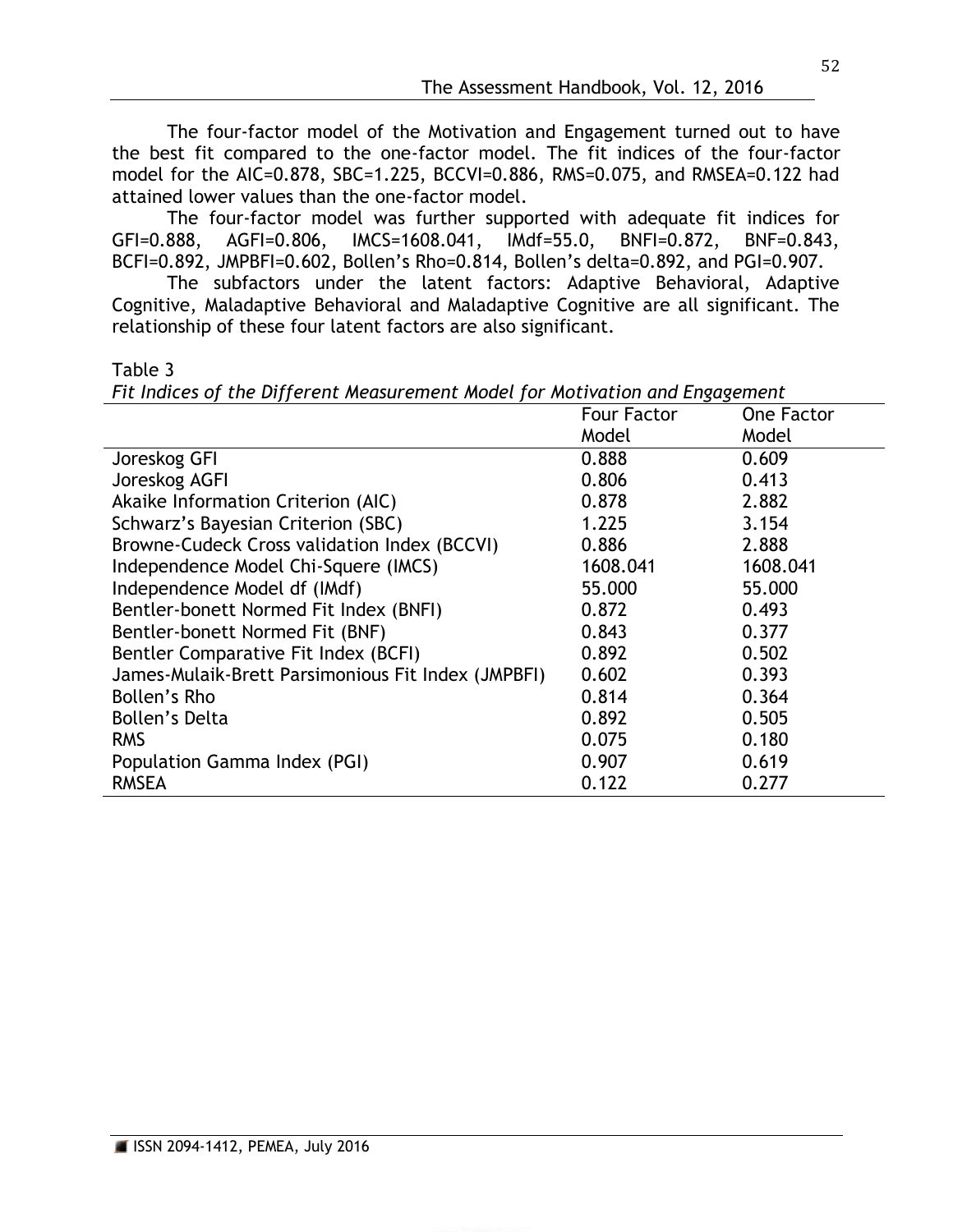

*Figure 1.* Four-Factor Model of Motivation and Engagement

| Table 4                    |             |           |         |           |         |         |
|----------------------------|-------------|-----------|---------|-----------|---------|---------|
| <b>Predictive Validity</b> |             |           |         |           |         |         |
| $N = 300$                  | <b>Beta</b> | Std. Err. | B       | Std. Err. | T(288)  | p-level |
|                            |             | Of Beta   |         | of B      |         |         |
| Intercept                  |             |           | 2.50    | 0.38      | 6.63    | 0.00    |
| Persistence                | 0.53        | 0.07      | $-0.05$ | 0.06      | $-0.73$ | 0.46    |
| Planning                   | 0.19        | 0.09      | 0.16    | 0.07      | 2.19    | 0.03    |
| <b>Study Management</b>    | $-0.00$     | 0.08      | $-0.00$ | 0.07      | $-0.08$ | 1.00    |
| Anxiety                    | $-0.23$     | 0.08      | $-0.13$ | 0.04      | $-3.03$ | 0.00    |
| <b>Failure Avoidance</b>   | $-0.07$     | 0.07      | $-0.04$ | 0.04      | $-0.93$ | 0.35    |
| Uncertain control          | 0.10        | 0.09      | 0.05    | 0.05      | 1.08    | 0.28    |
| Self-handicapping          | 0.20        | 0.09      | $-0.10$ | 0.05      | $-2.26$ | 0.02    |
| Disengagement              | 0.21        | 0.08      | 0.11    | 0.05      | 2.41    | 0.02    |
| Self-efficacy              | $-0.10$     | 0.08      | $-0.07$ | 0.06      | $-1.20$ | 0.23    |
| <b>Mastery Orientation</b> | 0.28        | 0.09      | 0.24    | 0.07      | 3.20    | 0.00    |
| Valuing of School          | $-0.08$     | 0.07      | $-0.07$ | 0.06      | $-1.10$ | 0.27    |

Predictive validity was determined by calculating the contribution of the factors of the motivation and engagement items on the College Grade Point Average (CGPA). Each beta has a corresponding p-value. If p-value is less than .05, the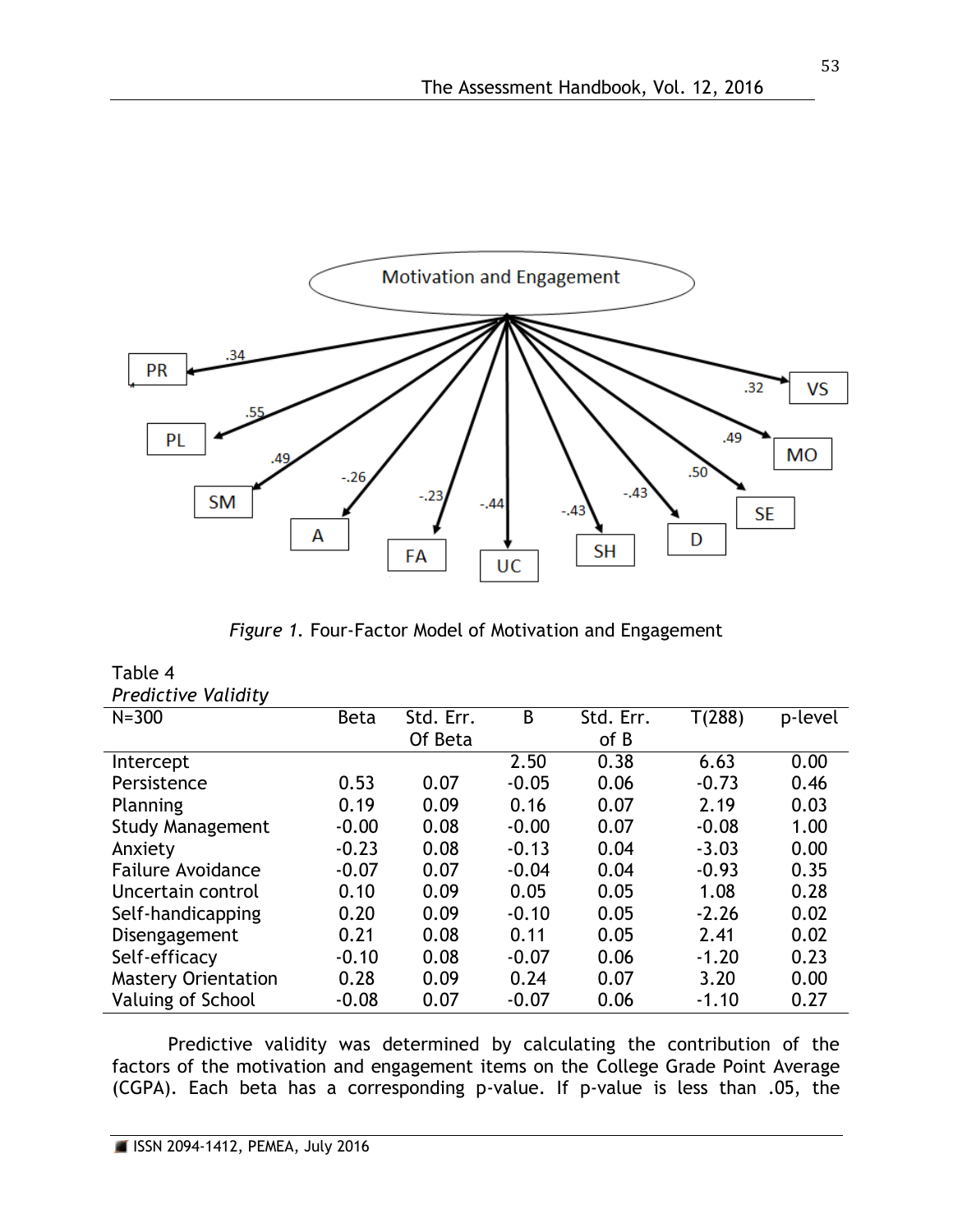predictor is significant. The factors Planning, Anxiety, Self-Handicapping, Disengagement, and Mastery Orientation significantly predict CGPA.

## **Discussion**

The main purpose of the study is to develop items that would measure the motivation and engagement of college students where the items are based on the factors of motivation and engagement wheel proposed by Martin (2007). It includes determining the role of motivation and engagement scale administered by the researchers for college students to the attainment of the learners' good grades and exemplary student performance at school. The four factors namely Adaptive Cognitive, Adaptive Behavioral, Maladaptive Cognitive and Maladaptive Cognitive were proven where the items constructed proved to adequately measure the motivation and engagement of college students.

The instrument is reliable where the items are internally consistent based on high values of the Cronbach's alpha. Nunnaly (1978) has indicated 0.7 to be an acceptable reliability coefficient. The high internal consistency in the study with the Cronbach's alpha of .87 among the items indicates that there are similarities how the respondents answer each items within each factors. This evidence of internal consistency implies that there is congruency among each item for a given factor. This congruence served as a basis for considering the reliability of the items. The study obtained values of Cronbach's alpha of the 11 subfactors having 7 of which has good internal consistency namely Self-efficacy (.86), Valuing School (.84), Planning (.84), Anxiety (.88), Uncertain Control (.89), Self-handicapping (.90), and Disengagement (.88) while the other 3 subfactors of which were regarded as acceptable internal consistency: Mastery Orientation (.78), Study Management (.74), and Persistence (.74). The remaining subfactor of Failure Avoidance (.69) is marginal. In the previous study of Martin (2007), the obtained values of Cronbach's Alpha of each subfactor from the scaleis to be generally concluded lower than our present study on Motivation and Engagement. For the Adaptive Cognitive, the value of Self-efficacy was .77, Mastery Orientation was .76 and Valuing of school was .81 which were all lower than the values obtained from the present study. The values of Cronbach's alpha of the two subfactors namely Disengagement and Self-handicapping was both .81 which are lower than our study. However, for the Adaptive Behavioral, two subfactors from Martin's study in 2007 obtained higher value of Cronbach's alpha: Persistence was .80 and Study Management was .82. Lastly, for Maladaptive Cognitive, only the subfactor Failure Avoidance from Martin's study obtained a higher value of Cronbach's alpha of .79 while the remaining subfactors Anxiety and Uncertain Control obtained .78 and .77, respectively, which are lower than the values obtained in the present study. Comparing the present study to Martin's in 2008, the previous study obtained values of Cronbach's alpha having 7 subfactors: Self-efficacy, Mastery Orientation, Planning, Persistence, Anxiety, Failure Avoidance and Uncertain Control which has acceptable internal consistency while four subfactors: Valuing of School, Study Management, Selfhandicapping and Disengagement has good internal consistency. Martin's Cronbach's alpha results show higher internal consistency in two subfactors of Adaptive Behavioral namely Persistence and Study Management because of the difference in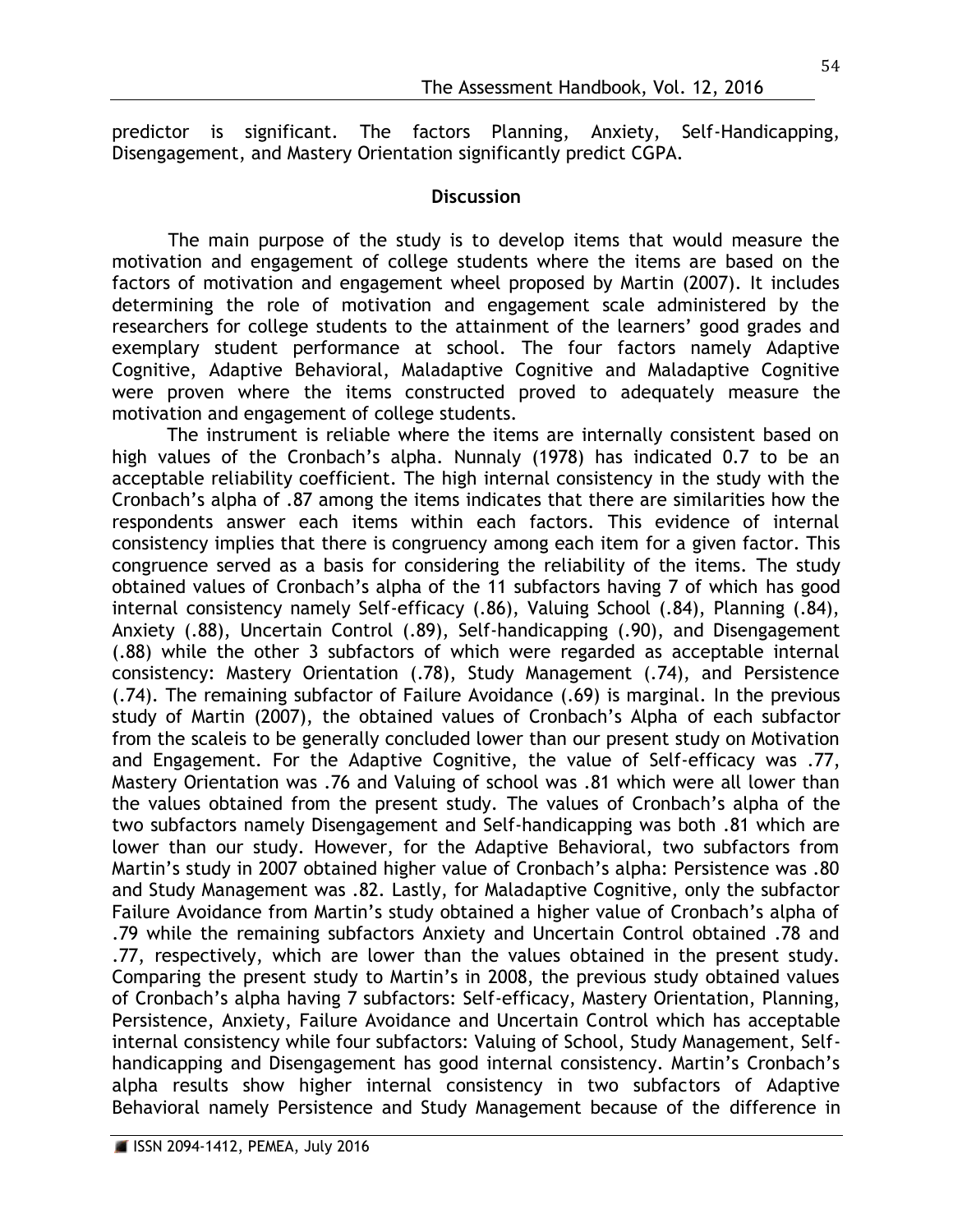terms of behavior between the Australian students and Filipino students. The year level also accounts for the given dissimilarity. Marvin's study used samples of students from the high school level—junior, middle and senior—while the present study had college students as participants. This was explained in the study by Martin (2009) revealing that high school students were generally more motivated and engaged than university students. There are also changes that can be drawn in terms of a range of institutional practices and student behavior related to learning and development, such as the time spent on tasks, teaching practices, student-faculty interactions and institutional requirements or services. Moreover, the subfactor Failure Avoidance from Maladaptive Cognitive also shows higher consistency compared to the results from the present study because as proven by the study of Martin (2010), the university students tended to score lower in terms of adaptive behavior and maladaptive motivation justifying the results given that the previous study—which made use of high school students who attained higher internal consistency in the subfactors Persistence, Study Management and Failure Avoidance from the factors Adaptive Behavioral and Maladaptive Cognition. Engagement varies across student group demographics and changes over time.

The items were regarded to be valid attaining convergence among the Adaptive Cognitive subfactors, among the Adaptive Behavioral, among Maladaptive Cognitive and among Maladaptive Behavioral. The convergence was proven by the results of the correlations where the coefficient values are all significant and the directions are all positive. Researchers also found that the subfactor persistence is not significantly related to most of the factors. In the other hand, divergence was only partly proven in the results of the correlations when the subfactors of maladaptive behavioral and cognitive; and the subfactors of adaptive behavioral and cognitive were correlated to one another. In the previous study, Martin (2008) found that all adaptive dimensions were significantly positively correlated and correlated markedly negatively with maladaptive dimensions and slightly negatively or at near-zero with impeding dimensions. Maladaptive dimensions were significantly positively correlated as were impeding dimensions.

Factorial validity was established where a four-factor structure was compared with a one-factor structure. The four-factor structure explained the most adequate solution to fit the data supporting the factors proposed by Martin (2007). Predictive validity was established by correlating student CGPA with the eleven factors in Motivation and Engagement Wheel by Martin (2007).

The present study's factor structure was tested using Confirmatory Factor Analysis (CFA). The four-factor structure obtained the best fit of data when compared to a one-factor structure proving that the four latent factors (Adaptive Behavioral, Adaptive Cognitive, Maladaptive Behavioral and Maladaptive Cognitive). The 11 latent subfactors (Self-efficacy, Mastery Orientation, Valuing of School, Persistence, Planning, Study Management, Disengagement, Self-handicapping, Uncertain Control, Failure Avoidance and Anxiety) has significant relationship among each other and subfactors. From this result, it is proven that it is the four-factor model which accounts for a type of model used that fit the data very well. However, when compared to the previous study by Martin (2008), the two models used—invariance across boys and girls; and invariance across junior, middle and senior high—also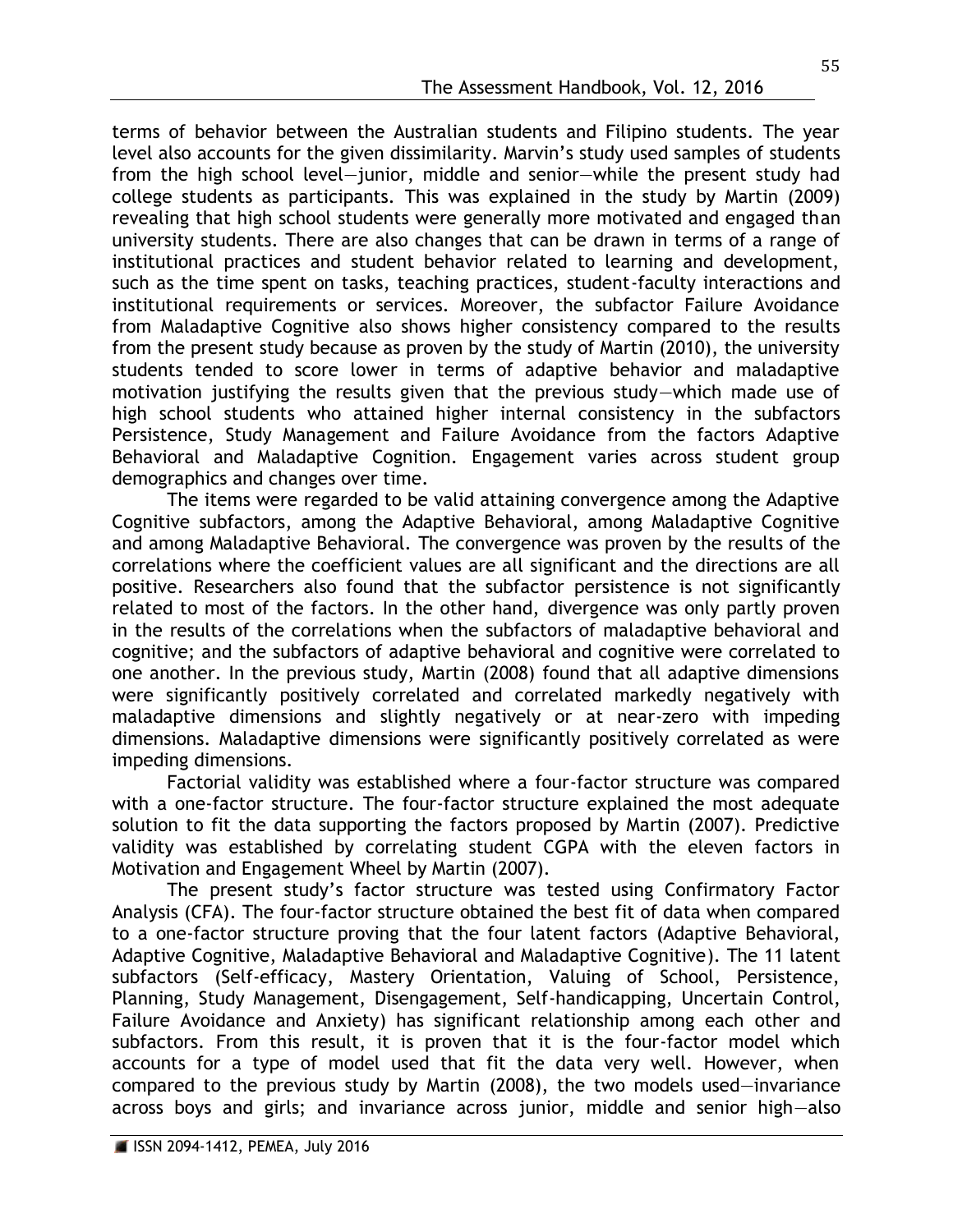yielded an excellent fit to the data. When successive elements of the factor structure were held invariant across year groupings, as well as invariant across boys and girls, the fit indices (Chi square, DF, CFI, NNFI, RMSEA) were quite comparable. This result indicates that there is relative invariance across all models suggesting that factor structure, factor loadings, uniqueness and factor correlations are much the same across the three year groupings and the gender groupings. Taken together, these data suggest in terms of underlying motivational factors and the composition of and relationships amongst these factors, junior, middle, and senior high school students, as well as, boys and girls, are not substantially different.

The present study has addressed the research gaps seen in the study of Martin (2008) where less than 5% of the data were missing in each sample leading to the implementation of the Expectation Maximization (EM) Algorithm, the most widely recommended approach to imputation for missing data. There were no any missing data based on the results gathered from the present study. Moreover, the items were proven having good and acceptable internal consistency and reliabilities fitting the respective factor and subfactor they belong to.

The present study had constructed items that measure and examine the same multidimensional model of students' motivation and engagement from the lower construct on Martin's model. All factors were given justification through the equally distributed good and acceptable items composed of 11 subfactors. Then, the researchers derived data on students' College Grade Point Average (CGPA) as a measure for their achievement based on previous semester. The gathering of the students' CGPA serves as the main data and basis of the researchers for the students' evidence of academic performance. The study wants to prove whether factors of motivation and engagement can predict the students' attainment of good grades and affect the students' motivation and engagement in achieving quality performances in school. Doing so, we will be able to identify the various needed adjustments to be done in terms of time spent on tasks, teaching practices, student-faculty interactions, institutional requirements or services and other purposive academic activities essential to students' learning and development.

The wheel was treated as a multidimensional construct which lead the researchers to an appropriate scale with good items for Filipino college students which will determine the students' level of motivation, engagement and performance at school. Viewing engagement as a complex and multifaceted construct comprising three dimensions, including behavioral, emotional and cognitive engagement, the scale itself was then characterized by its hierarchical dimensionality. The wheel aims to bridge the gap between diverse theoretical perspectives about motivation and engagement, such as expectancy-value, attribution and goal orientation theory. It also provides practitioners (e. g., educators, counselors and psychologists) with a parsimonious framework that they can apply to their practice and clearly communicate to students.

The contribution that this study is that the constructed scale is applicable to college or university students measuring their motivation and engagement. Since the results revealed some characteristics and individual differences in students' motivation and engagement, it addresses further understanding of motivation and engagement. From a sociocultural perspective, student motivation and engagement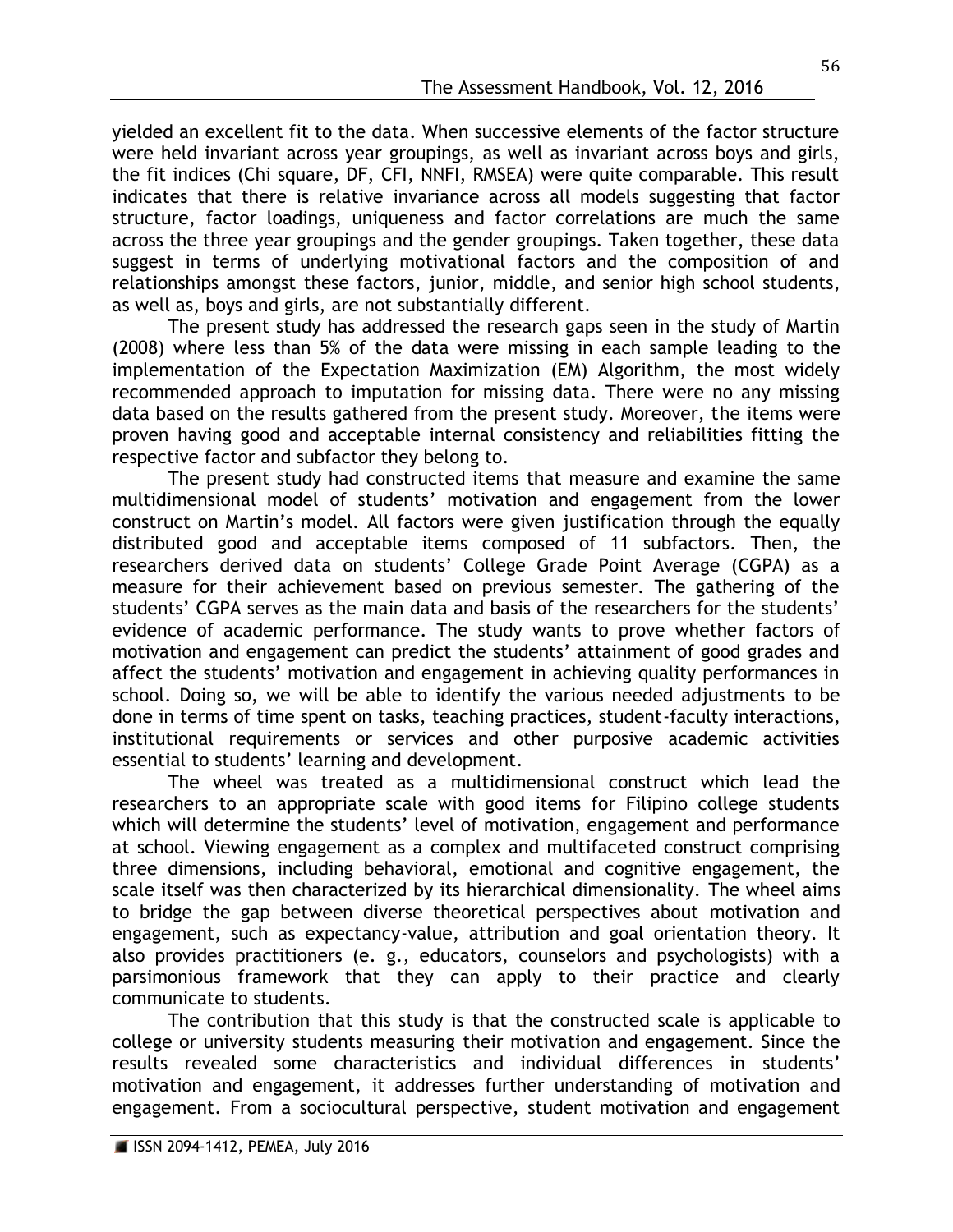are highly influenced by broader social and cultural contexts (Kahu, 2013; Martin, Yu, & Hau, 2014). From this perspective, students' motivation and engagement greatly emanate from the goals and norms presented in their broader social contexts. Moreover, motivation and engagement may be functions of practices in different educational contexts, even for students who share an ethnicity. Although some studies have considered the individual differences in student motivation and engagement, little consensus has been achieved. The possible differences caused by students' demographic and contextual backgrounds must be examined further.

## **References**

- Ames, C. (1992). Classrooms: Goals, structures, and student motivation. *Journal of Educational Psychology*, *84*(3), 261-271.
- Atkinson, J. W. (1964). *An introduction to motivation*. Princeton, NJ: Van Nostrand.
- Bandura, A. (1997). *Self-efficacy: The exercise of control*. New York: Freeman.
- Beck, A. T. (1995). Cognitive therapy: Basics and beyond. New York: Guilford.
- Buss, D. W., & Cantor, N. (1989). *Personality psychology: Recent trends and emerging directions*. New York: Springer-Verlag.
- Carini, R. M., Kuh, G. D., & Klein, S. P. (2006). Student engagement and student learning: Testing the linkages. *Research in Higher Education*, 47(1), 1-32.
- Eccles, J. S., & Wigfield, A. (2002). Motivational beliefs, values, and goals. *Annual Review of Psychology*, *53,* 109-132.
- Fredricks, J. A., Blumenfeld, P. C., & Paris, A. H. (2004). School engagement: Potential of the concept, state of the evidence. *Review of Educational Research*, *74*(1), 598-109.
- Green, J., Martin, A. J., & Marsh, H. W. (2007). Motivation and engagement in English, mathematics and science high school subjects: Towards an understanding of multidimensional domain specificity. *Learning and Individual Differences*, *17*(3), 269-279.
- Hagel, P., Carr, R., & Delvin, M. (2012). Conceptualising and measuring student engagement through the Australasian survey of student engagement (AUSSE): A critique. *Assessment & Evaluation in Higher Education*, 37(4), 475-486.
- Hatcher, L. (1994). *A step-by-step approach to using the SAS(R) system for factor analysis and structural equation modeling*. Cary, NC: SAS Institute.
- Howard, D. M. (2006). African American students: instructional strategies to improve
- students' motivation to achieve. (Unpublished doctoral dissertation). *Proquest Dissertations and Theses database*. (publication no. aaT3216045).
- Kahu, E. R. (2013). Framing student engagement in higher education. *Studies in Higher Education, 38*(5), 758-773.
- Kuh, G. D. (2009). The national survey of student engagement: Conceptual and empirical foundations." *New Directions for Institutional Research*, *141*, 5-20.
- Kuh, G. D., Cruce, T. M., Shoup, R, Kinzie, J., & Gonyea, R. M. (2008). Unmasking the effects of student engagement on first-year college grades and persistence. *Journal of Higher Education, 79*(5), 540-563.